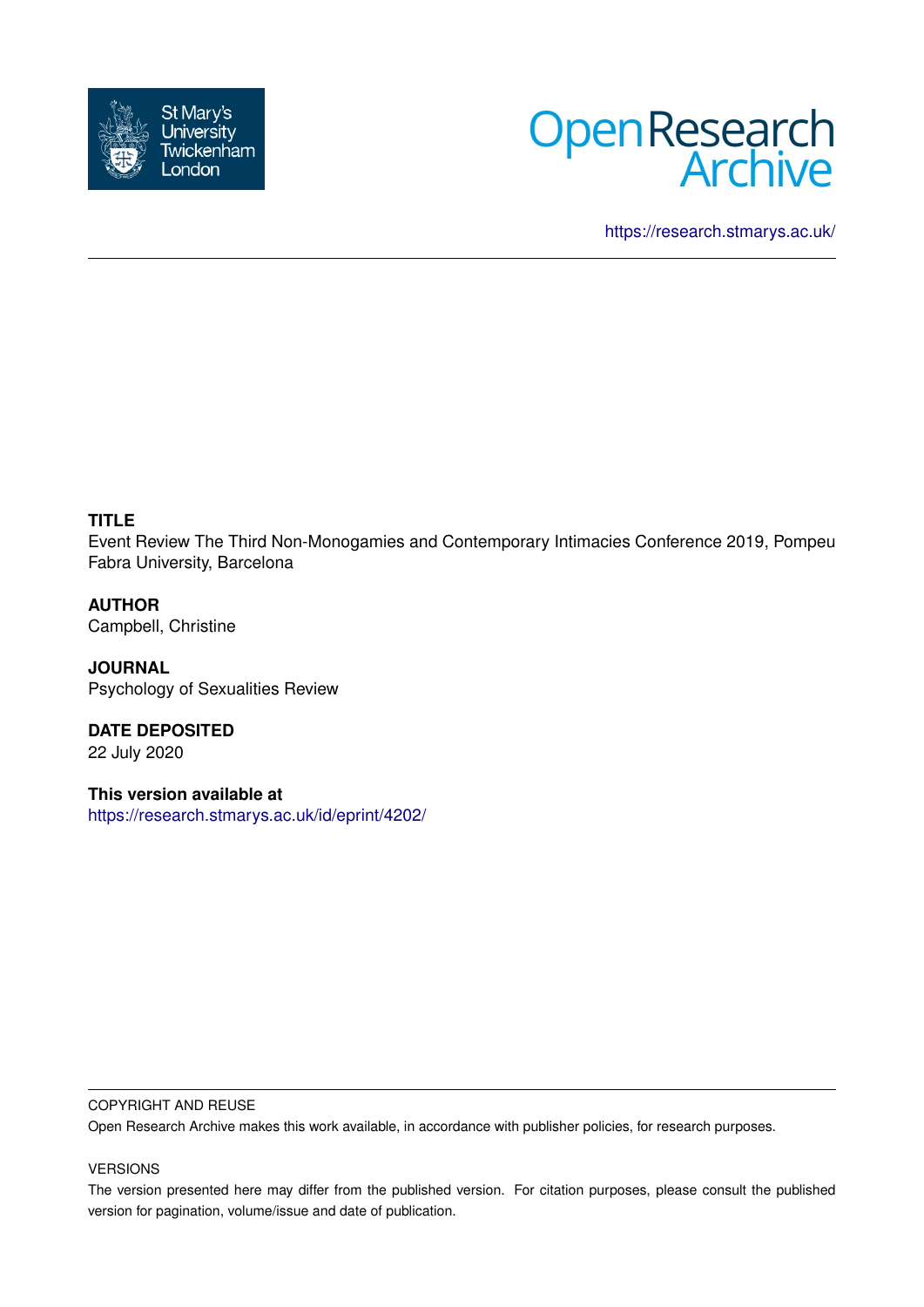#### **Christine Campbell**

#### **Conference review**

#### **3rd Non-Monogamies and Contemporary Intimacies Conference**

#### **14th to 16th November 2019, Pompeu University, Ciutadella Campus, Barcelona**

The Non Monogamies and Contemporary Intimacies Conference is a biannual meeting that took place in Lisbon, Portugal in 2015; Vienna, Austria in 2017; and most recently in Barcelona, Spain in November of 2019. The conference brings together researchers, activists and artists working in the diverse fields of non-monogamy, such as polyamory and swinging, and related areas.

I've been privileged to be on the International Organising and Scientific committees, and have a lot of affection for the organisation's members and aims so, full confession, this review is slightly biased. However, although I'm proud of my contribution, I don't have the responsibility of leading the conference forward. That mixed blessing is born by the excellent academic Dr Daniel Cardoso, currently Marie-Curie Research Fellow at the Manchester Metropolitan University. He was formerly at Universidade NOVA de Lisboa and was the driving force behind the inaugural conference there in 2015.

The history of the conference can actually be traced back to Hamburg and the 'International Conference on Polyamory and Mono-normativity', organised by Marianne Piper and Robin Bauer in November 2005. The 2015 Lisbon conference was arranged to mark the ten year anniversary of that original event. In the January 2018 issue of the Graduate Journal of Social Science, following the highly successful second conference in Vienna, a group six organisers, including Daniel Cardoso, spelled out the rationale for the conference:

"We felt that it was high time for another conference to be held in Europe, and even though we were acutely aware of the importance of entering and making these topics visible in other spaces, be them academic, activist or artistic, we also wanted to create a space where we did not have to start each and every intervention with a justification of the importance of this topic or with constant and redundant disclaimers about different kinds of nonmonogamy…We wanted this conference to echo that first one – one where activists, artists and academics came together for three days, where LGBTIQ\* people were very much represented, and where issues that are still relevant now (polyamory and neoliberalism, polyamory and responsibility, polyamory and the queer movement, etc.) were already being discussed."

Having attended all three NMCI events I can confirm that the conferences fully realise the original aims of those organisers. They provide a unique and special place for activists, artists and academics to share their ideas and practice, and feel nourished and inspired, ready to go back out into the mono-normative world.

Barcelona in 2019 brought hundreds of people together to the beautiful campus of Pampeu Fabra University. The programme began at 9.30 on Thursday with a welcome from the local organiser, Brigitte Vasallo and from then it was a blur of over fifty presentations and five keynote speakers as well as performances, exhibitions and installations.